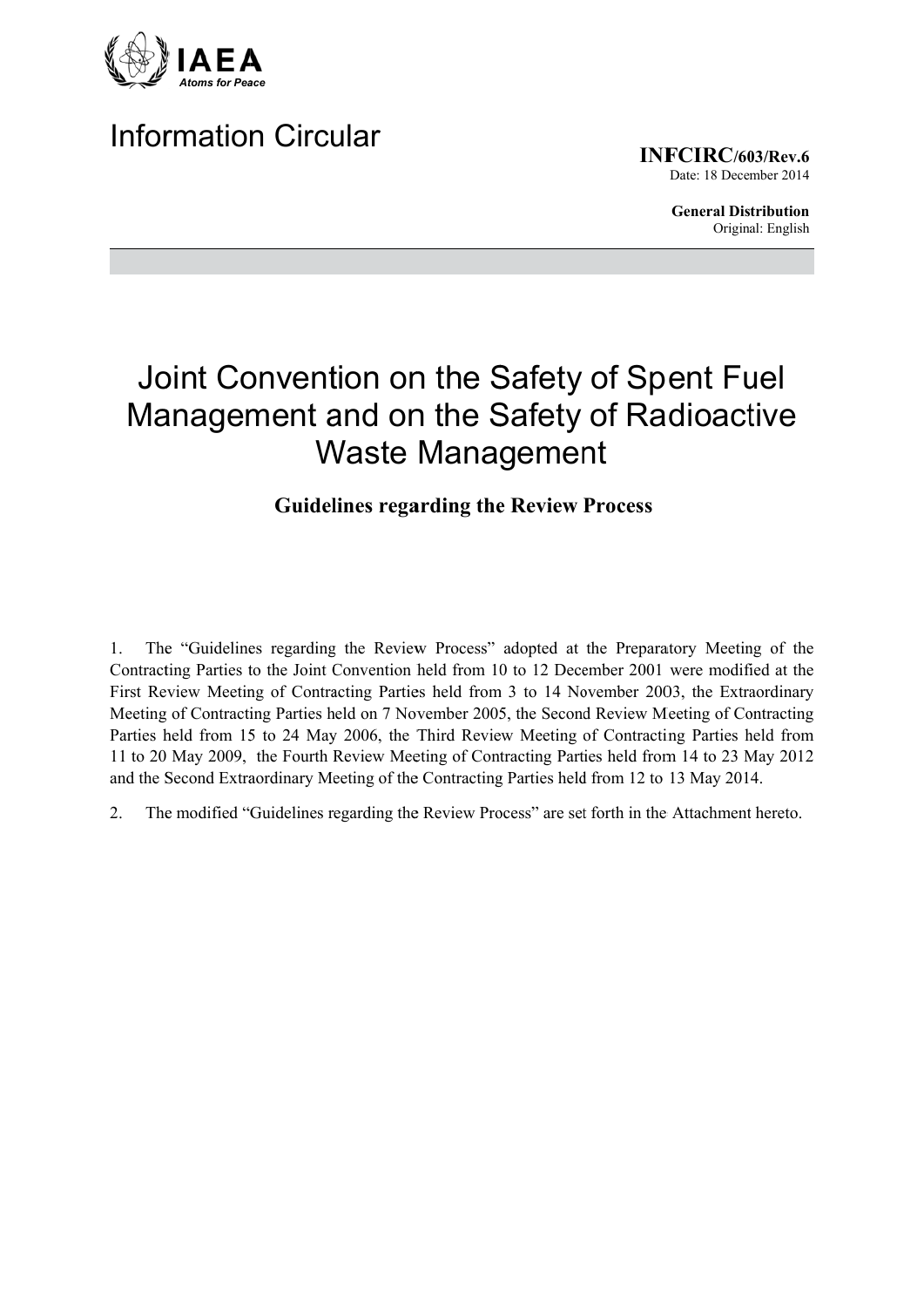# Joint Convention on the Safety of Spent Fuel Management and on the Safety of Radioactive Waste Management

### **Guidelines regarding the Review Process**

### **Contents**

Joint Convention on the Safety of Spent Fuel Management and on the Safety of Radioactive Waste Management

- I. Introduction
- II. Background
- III. Organizational Meeting and Nomination of Officers
- IV. Structure of Review Meeting
- V. Assignment of Contracting Parties to Country Groups
- VI. The Country Group Review Process
- VII. Duties of a Contracting Party as s Member of a Country Group
- VIII. Guidance to Officers on how to Conduct a Country Group Session
- IX. Distribution of National Reports and Subsequent Actions
- X. Summary Report

ANNEX 1

Duties and Qualifications of Officers for a Review Meeting of the Joint Convention

- I. Background
- II. Duties of Officers
- III. Qualifications of Officers

ANNEX 2

Common Understanding of the Terms "Good Practice", "Suggestion", and "Challenge"

- I. Good Practice
- II. Suggestion
- III. Challenge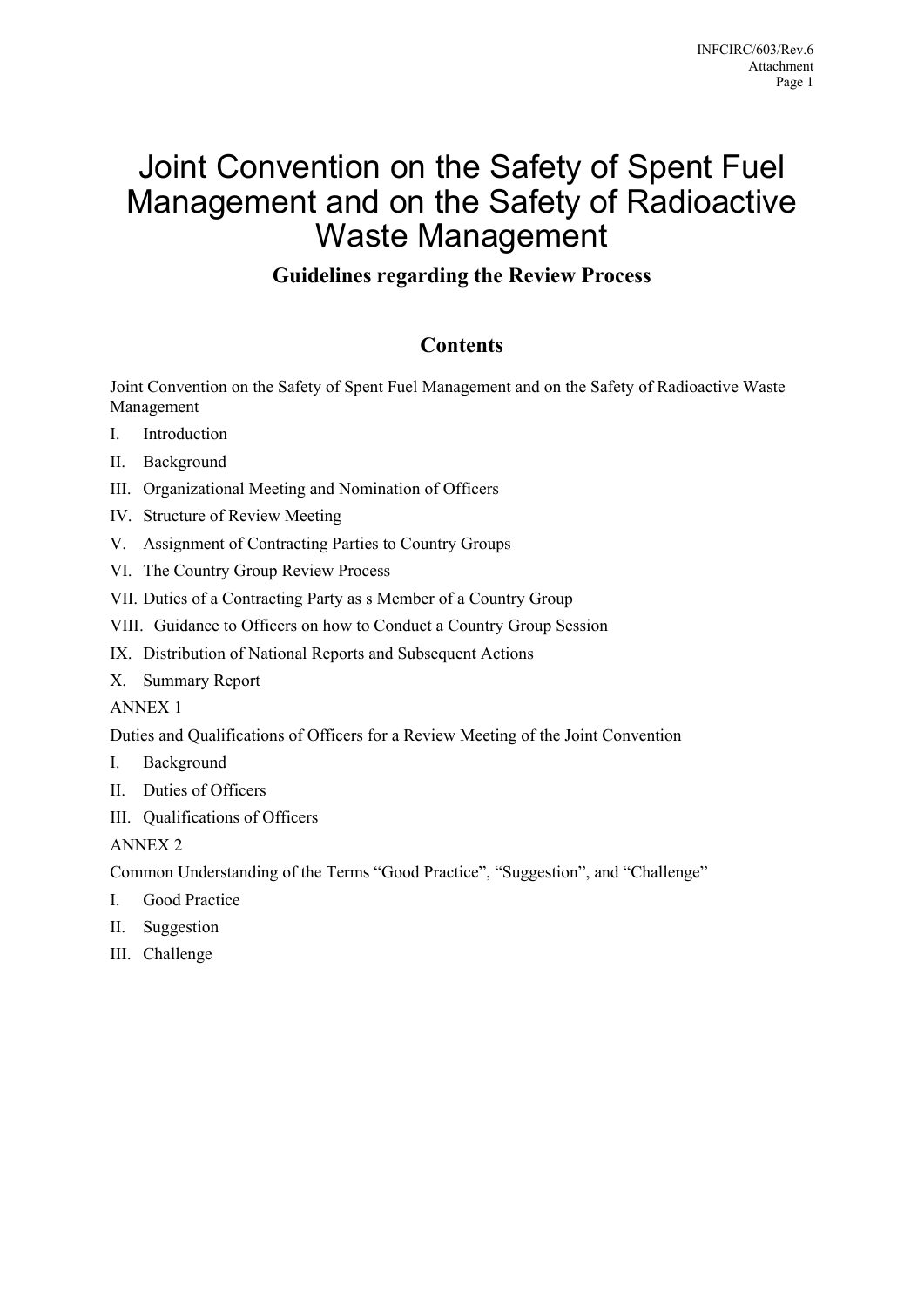# **I. Introduction**

1. These guidelines, established by the Contracting Parties under Article 29 of the Convention, are intended to be read in conjunction with the text of the Convention for the purpose of providing guidance to Contracting Parties on the process for reviewing National Reports submitted under Article 32, in order to facilitate the efficient review of Contracting Parties' implementation of their obligations under the Convention.

2. The aim of the review process is to examine National Reports thoroughly, so that Contracting Parties can learn from each other's solutions to common and individual safety problems concerning spent fuel management and radioactive waste management and, above all, contribute to achieving and maintaining a high level of safety worldwide through a constructive exchange of views. The success of the review process is dependent on the commitment of each and every Contracting Party (1) to take a critical look at its national program and report issues and potential issues in a frank and candid manner, and (2) to ask each other difficult and sometimes challenging questions. A time chart of the steps leading up to a Review Meeting is given in Table 1.

### **II. Background**

3. Recognizing that reviews of National Reports at periodic meetings under Article 30 of the Convention could be accomplished more efficiently through the establishment of subgroups, the Contracting Parties have decided to establish Country Groups for each Review Meeting. Each group will consider in detail the National Report of each member of that group, discussing all the subject areas covered by the reports.

4. An Organizational Meeting held prior to a Review Meeting may decide to organize topic sessions at the Review Meeting to address more specifically particular subjects that may not be adequately considered within the Country Group arrangements.

# **III. Organizational Meeting and Nomination of Officers**

5. Not later than twelve months before each Review Meeting, an Organizational Meeting will be held to allocate Contracting Parties to Country Groups (see section V), and to elect the Review Meeting President and Vice-Presidents, and group Co-ordinators, Rapporteurs, Chairpersons, and Vice-Chairpersons.

6. In advance of the Organizational Meeting, the Secretariat shall circulate to the Contracting Parties a background information brochure containing guidance such as introducing the Joint Convention and its associated Rules of procedure and guidelines.

### **III.1. Nomination of the President and Vice-President**

7. Not later than three months before the Organizational Meeting, the Secretariat will request Contracting Parties to submit in writing the name of any individual that the Contracting Party is nominating for election to the position of President or Vice-President. Not later than two months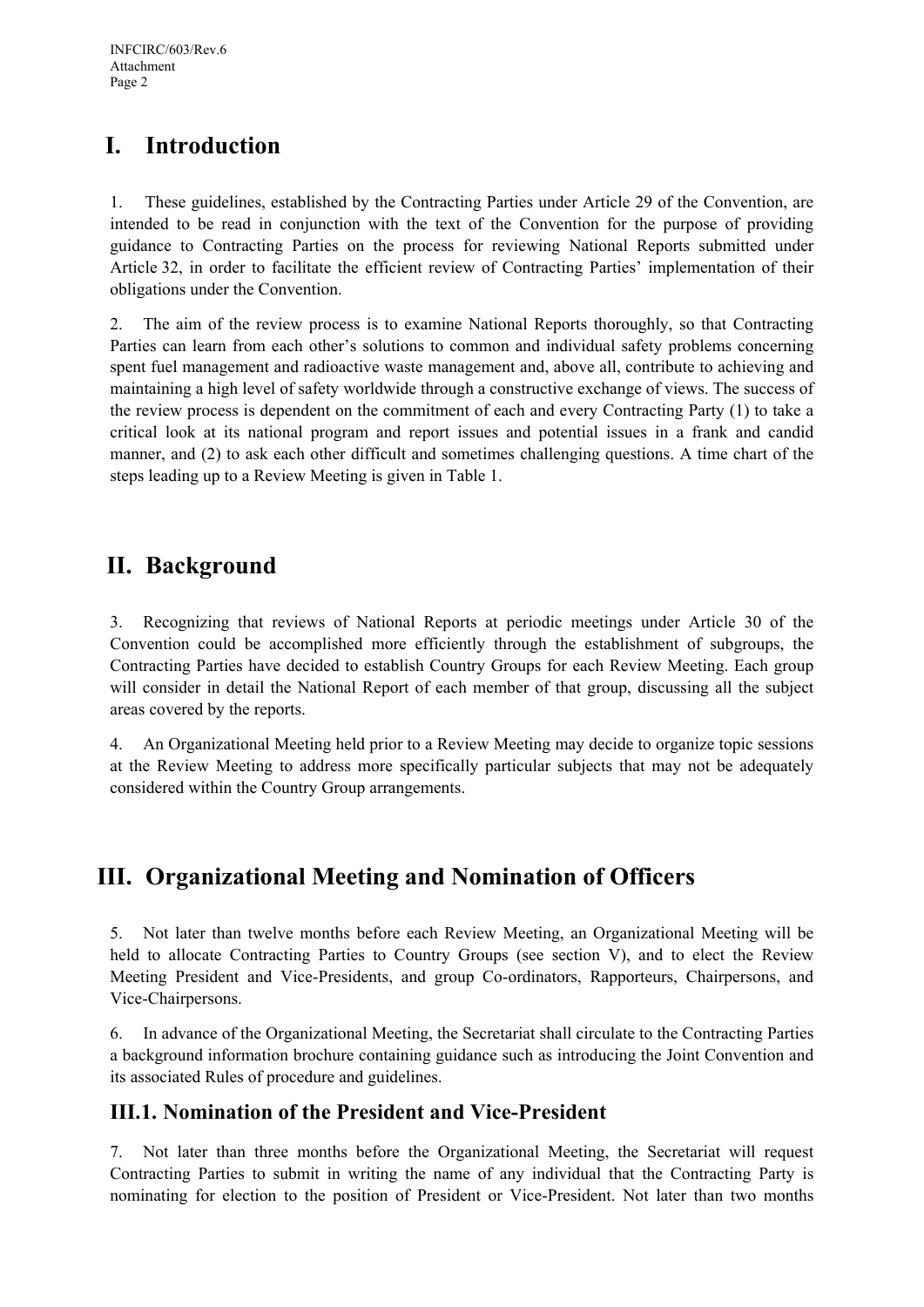before the Organizational Meeting, as part of such nomination, a Contracting Party shall provide, in writing, relevant biographical information on the candidate, the qualifications of the candidate, the issues that should be addressed by the Contracting Parties during the next three years and the position of the candidate on those issues. The Secretariat will circulate the names of candidates for the position of President or Vice Presidents and materials supporting their candidacy to all Contracting Parties at least one month before the Organizational Meeting.

8. Contracting Parties will endeavour to reach consensus on the President and Vice Presidents from the candidates nominated in accordance with Paragraph 7.

Each candidate for the elective places, or their representative, shall have the opportunity to make a short oral presentation to the Contracting Parties at the Organizational Meeting that addresses the items in the material supporting their candidacy and shall answer questions from the Contracting **Parties** 

### **III.2. Nomination of Other Officers**

10. Not later than three months before the Organizational Meeting, the Secretariat will request Contracting Parties to submit in writing the name of any individual that the Contracting Party is nominating for election to the position of Chairperson, Vice-Chairperson, Rapporteur, or Co-ordinator. Not later than one month before the Organizational Meeting, a Contracting Party should submit in writing the name of any individual that the Contracting Party is nominating for election to the position of Chairperson, Vice-Chairperson, Rapporteur, or Co-ordinator. The Secretariat will circulate the names of candidates to all Contracting Parties before the Organizational Meeting.

### **III.3. Additional Considerations**

11. Contracting Parties are encouraged to nominate candidates for the above elective places and to indicate the extent to which the candidates are willing to be considered for other elective places in the event that they are not elected to their first choice.

12. Annex 1 contains a list of desirable qualifications and experience of the above-mentioned officers, and a summary of their duties. Contracting Parties are encouraged to take that information into account when considering nominations as well as other factors such as geographic distribution.

13. Following the Organizational Meeting, a workshop of incoming and outgoing officers shall be held to describe the Review Meeting process in detail, including key documents, and to share experience and lessons learned. The National Contacts, as described in Annex 1, shall be invited to participate, if they consider it appropriate, in this meeting.

# **IV.Structure of Review Meeting**

14. Review Meetings are expected to have a duration of two weeks. During the meeting, Contracting Parties will meet in pre-assigned Country Groups in order to review National Reports in detail. In addition to these Country Group sessions, there will be plenary sessions, and depending on the need, other meetings of various types.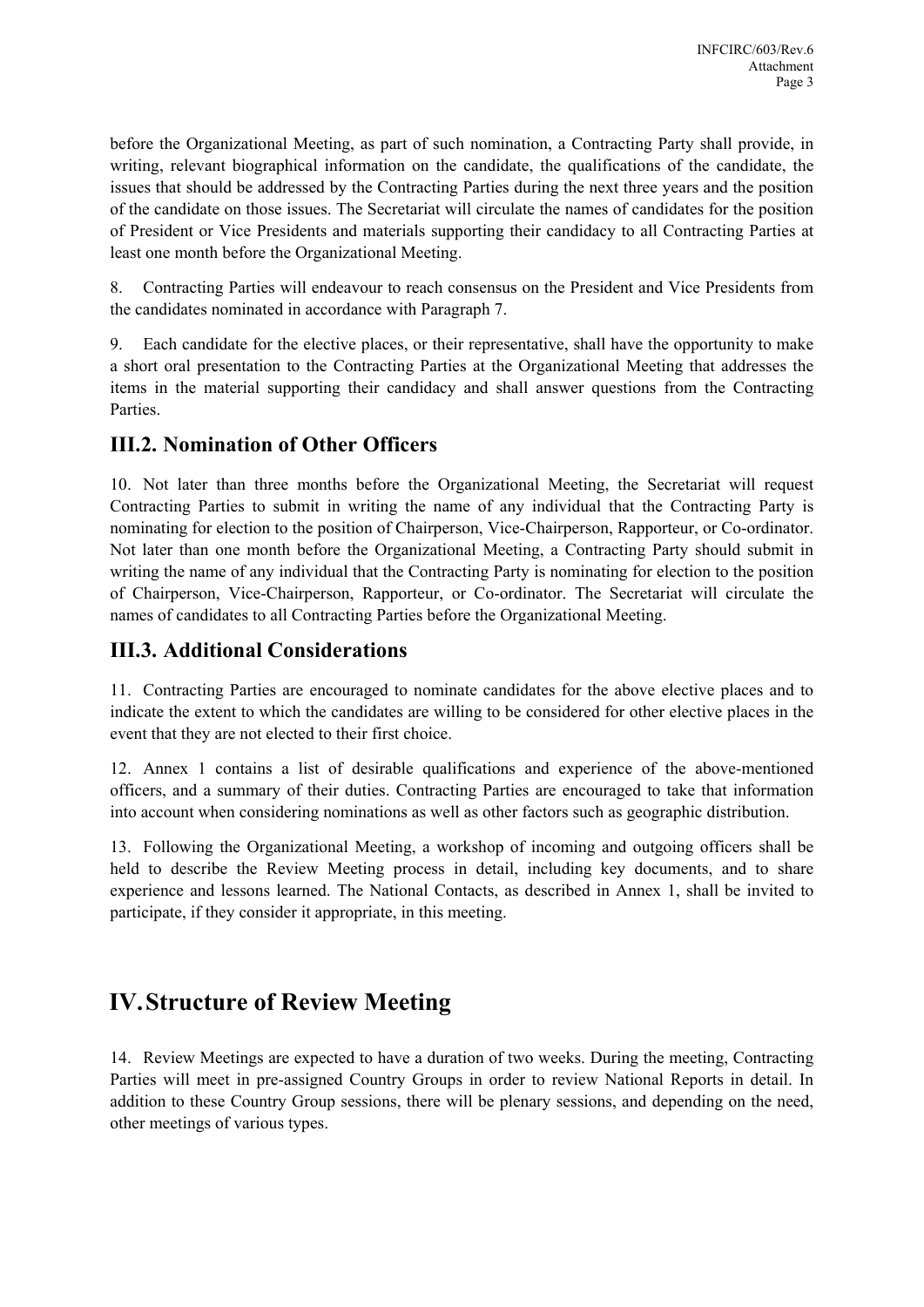### **IV.1. Opening Plenary Session**

15. At a short opening session in plenary, procedural matters will be addressed. National statements, if any, will be accepted in writing only.

### **IV.2. Closing Plenary Session**

- 16. (a) One day prior to the closing plenary session of the Review Meeting, the Rapporteur for each Country Group will make available to all Contracting Parties a written report that takes account of the views expressed in the discussion on each National Report in that group, includes Good Practices, Suggestions, Challenges and points of agreement and disagreement, and summarizes the overarching common issues identified by that Country Group;
	- (b) In the closing plenary session of the Review Meeting:
		- i. for each Country Group in turn, the relevant group Rapporteur will make a brief and concise oral report that summarizes the overarching common issues identified by the group and draws out these issues for discussion in the plenary session;
		- ii. each Contracting Party will have an opportunity to respond to the questions raised and/or comments made on its National Report;
		- iii. there will be an opportunity for all Contracting Parties to comment on any National Report and on the Rapporteurs' written and oral reports;
		- iv. there will be a thorough and candid discussion of the overarching common issues identified in the Rapporteurs' reports; this should be followed by a discussion of the status of world-wide safety of spent fuel management and world-wide safety of radioactive waste management;
		- v. suggestions concerning changes to any of the Convention's documents or procedures will be discussed;
		- vi. the date for the following Review Meeting, and the related schedule of deadlines, will be discussed and agreed;
		- vii. the meeting summary report will be discussed and approved by consensus of the Contracting Parties; and
		- viii. the President's report will be tabled.

17. Contracting Parties should note that the closing plenary session has an uncertain duration. It can continue well past the normal time at which meetings end, due to the need for consensus on the meeting summary report. Delegates are therefore advised to avoid travel commitments on the final day of a Review Meeting.

### **IV.3. Intermediate Plenary Sessions**

18. Plenary sessions may be held at the call of the President at any time during a Review Meeting.

### **IV.4. Country Group Sessions**

19. These sessions will be conducted in the manner described in Sections VI and VII.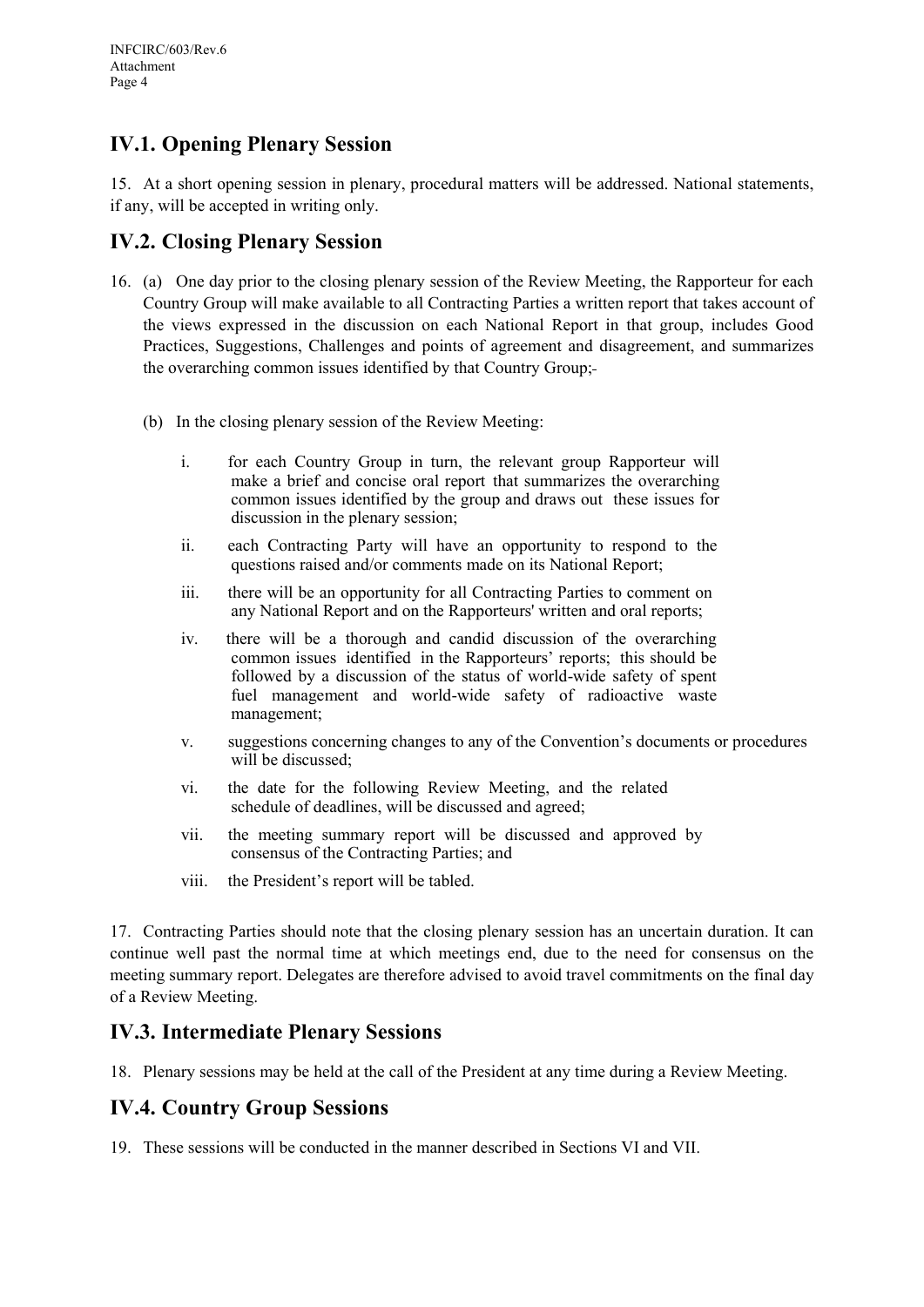### **IV.5. Open-ended Group Sessions**

20. Contracting Parties in plenary session can decide to create one or more open-ended groups to meet during a Review Meeting. As the name suggests, any Contracting Party can attend any meeting of an open-ended group. The tasks assigned to the group should be documented. The purpose of such groups is to allow discussion and resolution of procedural and other issues relevant to the functioning of the Convention prior to their consideration by a plenary session. Open-ended group sessions should be scheduled so as to not conflict with plenary sessions and Country Group sessions.

# **V. Assignment of Contracting Parties to Country Groups**

21. At the Joint Convention's Preparatory Meeting held on 10-14 December 2001 in accordance with Article 29 of the Convention, the mechanism was set out for establishing Country Groups for Review Meetings. It was decided that:

- (a) The membership of Country Groups should not be such as to represent particular geographical areas;
- (b) the number of groups for a particular Review Meeting will be decided at the corresponding Organizational Meeting, taking into account the number of Contracting Parties;
- (c) in order to achieve sufficient breadth of experience to promote both effective and efficient discussion, each group should contain approximately equal numbers of Contracting Parties with experience of the management of spent fuel and radioactive waste associated with nuclear power plants;
- (d) the means adopted for ensuring this is to rank Contracting Parties by the number of their nuclear power reactors that have achieved criticality, including those that are being decommissioned and those that have completed decommissioning in accordance with the definition in the Convention, and within that, alphabetically in English. These Contracting Parties are then distributed among the Country Groups, with the Contracting Party having the most power reactors in the first group, the Contracting Party having the next highest number of power reactors in the second group, and so on. When all the groups have been allocated a Contracting Party with nuclear power reactors, the distribution process starts again but in the reverse sequence of Country Groups, continuing to work through all the Contracting Parties with nuclear power reactors in descending order of the number of their power reactors;
- (e) the distribution between the Country Groups of the Contracting Parties without nuclear power reactors should be made on an alphabetical basis, continuing the process from where it stopped for the Contracting Parties referred to in paragraph 21(d). This should start with a randomly selected letter and then the use of the first letter of each Contracting Party's country name, spelt in English.

22. States or regional organizations of an integration or other nature which ratify the Convention after an Organizational Meeting but at least 90 days before the associated Review Meeting are obliged to join in the review process with other Contracting Parties. Such Contracting Parties should be added to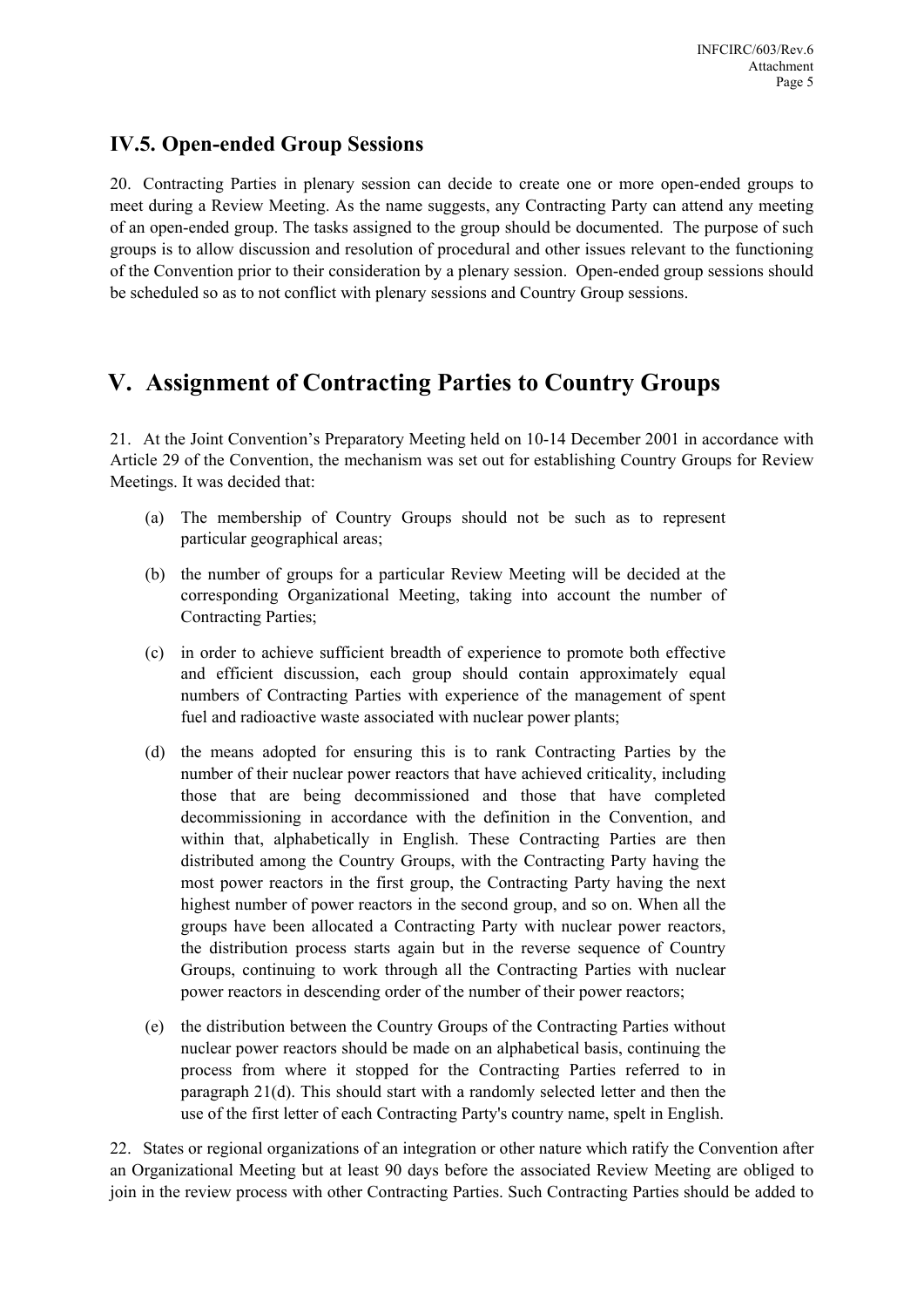existing Country Groups in sequential order of date of ratification, continuing the process from where it stopped under para. 21 (e).

23. Under the terms of Article 40(2), States or regional organizations of an integration or other nature which ratify later than 90 days before the date fixed for a Review Meeting (late ratifiers) will not become Contracting Parties until after that Review Meeting has begun. However they may, upon a consensus decision of the Contracting Parties, participate at the Review Meeting. To facilitate such participation, the President of the Review Meeting shall circulate to all Contracting Parties the proposal for the late ratifier to participate and seek their views thereon. If no Contracting Party objects, the late ratifier may be granted full participation rights in the Review Meeting. National Reports produced by late ratifiers will be distributed as soon as possible by the Secretariat to all Contracting Parties. Such Contracting Parties should be added to existing Country Groups in sequential order of date of ratification, continuing the process from where it stopped under para.21 (e).

24. Table 2 shows an example of such an allocation to Country Groups if there were five groups.

# **VI. The Country Group Review Process**

25. As provided for in Article 30(3) of the Convention, each Contracting Party shall have a reasonable opportunity to discuss the National Reports of any other Contracting Party. In the period up to three months before each Review Meeting, all Contracting Parties may submit questions and/or comments on individual National Reports. These questions and/or comments and the responses to them should be distributed to all Contracting Parties (see Section IX).

26. In order to facilitate the review process, Contracting Parties attending a Review Meeting are assigned to Country Groups (see Section V). The purpose of the Country Group sessions is to review together the National Reports submitted by the Contracting Parties that are members of the Country Group. In order to attain the objectives of the Convention, this review should be thorough and conducted by the Country Group members in a constructive manner and should promote robust and candid discussions in order to identify Good Practices, Suggestions, Challenges and other issues that are important to improving the safety of radioactive waste and spent fuel management.

27. Country group sessions should be scheduled so as to not conflict with plenary sessions.

28. While any Contracting Party may attend any Country Group session, Contracting Parties are encouraged to provide the Secretariat at the latest two weeks before each Review Meeting with a list of which Country Group sessions they intend to attend, in order to allow the Secretariat to make the appropriate meeting space and logistical arrangements. A Contracting Party is expected to participate in all reviews carried out by the Country Group of which it is a member.

29. Contracting Parties should provide a leading role for their regulatory bodies in their delegations attending Country Group sessions.

30. Each Country Group shall allow an appropriate amount of time, not exceeding one full day, for the discussion of each National Report. Reviews of shorter National Reports can be scheduled for half a day, except when interpretation is used in the Country Group session, in which case additional time should be allocated. The total time available for group sessions will have been decided at the Organizational Meeting.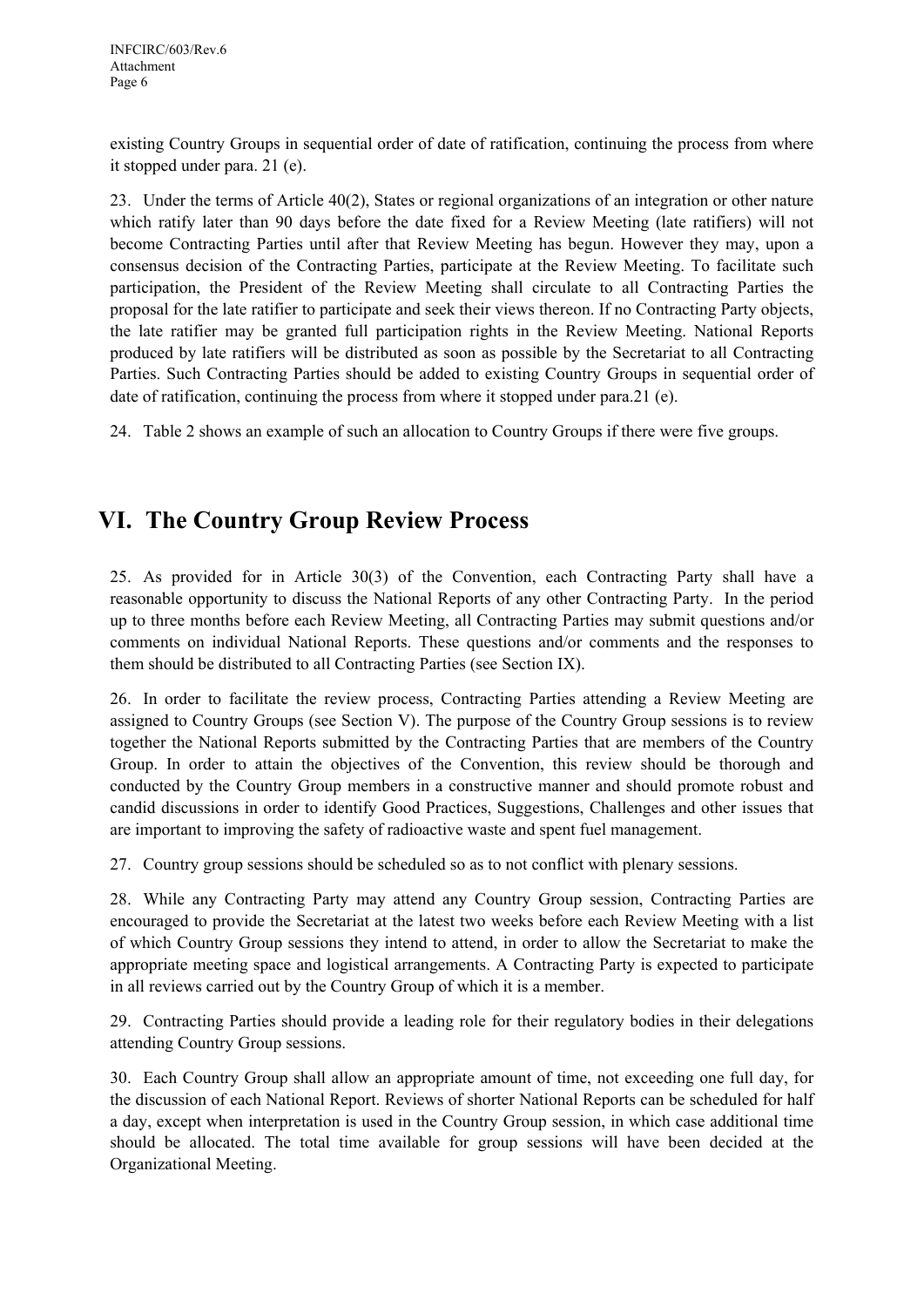31. The review session in each Country Group should start with a short presentation from the particular Contracting Party whose report is to be reviewed. This Contracting Party should then discuss the substantive written questions previously sent to the group Co-ordinator and to the Contracting Party concerned. There should then be a discussion period on the report and on all the questions that have been submitted. A major objective of the review session should be to identify any Good Practices, Suggestions, Challenges or other issues that may be an overarching common issue that should be highlighted as important to improving safety. At the end of a session, the Country Group Rapporteur should present a summary report on the session to the participants. The Rapporteur should then prepare the report of the session, and obtain the agreement of the group members on the report.

32. The Rapporteurs' daily reports should be provided to the Review Meeting President and to the Secretariat within half a day of the end of the relevant Country Group session to facilitate preparation of the overall Review Meeting summary report.

33. This process should be repeated for each National Report.

34. The Country Group members should discuss and agree on the content of the written and oral reports to be presented to the Contracting Parties by the Country Group's Rapporteur.

35. The Secretariat will store the Rapporteurs' daily reports confidentially. During the meeting of officers immediately preceding the start of the next Review Meeting, a copy of the report for each Contracting Party will be given to all officers of the Country Group.

# **VII. Duties of a Contracting Party as s Member of a Country Group**

36. Article 33 of the Joint Convention requires Contracting Parties to attend meetings of the Parties. Attendance at Review Meetings is therefore obligatory. The purpose of Review Meetings is to review National Reports. This review is carried out in Country Groups. It therefore follows that an important obligation on each Contracting Party is to participate fully in its Country Group.

37. Each Contracting Party thus has two sets of duties, one being to undergo a review by Contracting Parties, and the other being to review the reports of other members of the Country Group to which it has been assigned.

38. As a member of a Country Group, a Contracting Party should:

- (a) study in detail the National Reports of all other members of its group;
- (b) inform other Contracting Parties in the Country Group, both directly through the identified contact points, and through the relevant group Co-ordinator, of any questions and comments arising from its review of the National Reports; and
- (c) during Country Group sessions, participate in an in-depth discussion of the National Report of each member of the group.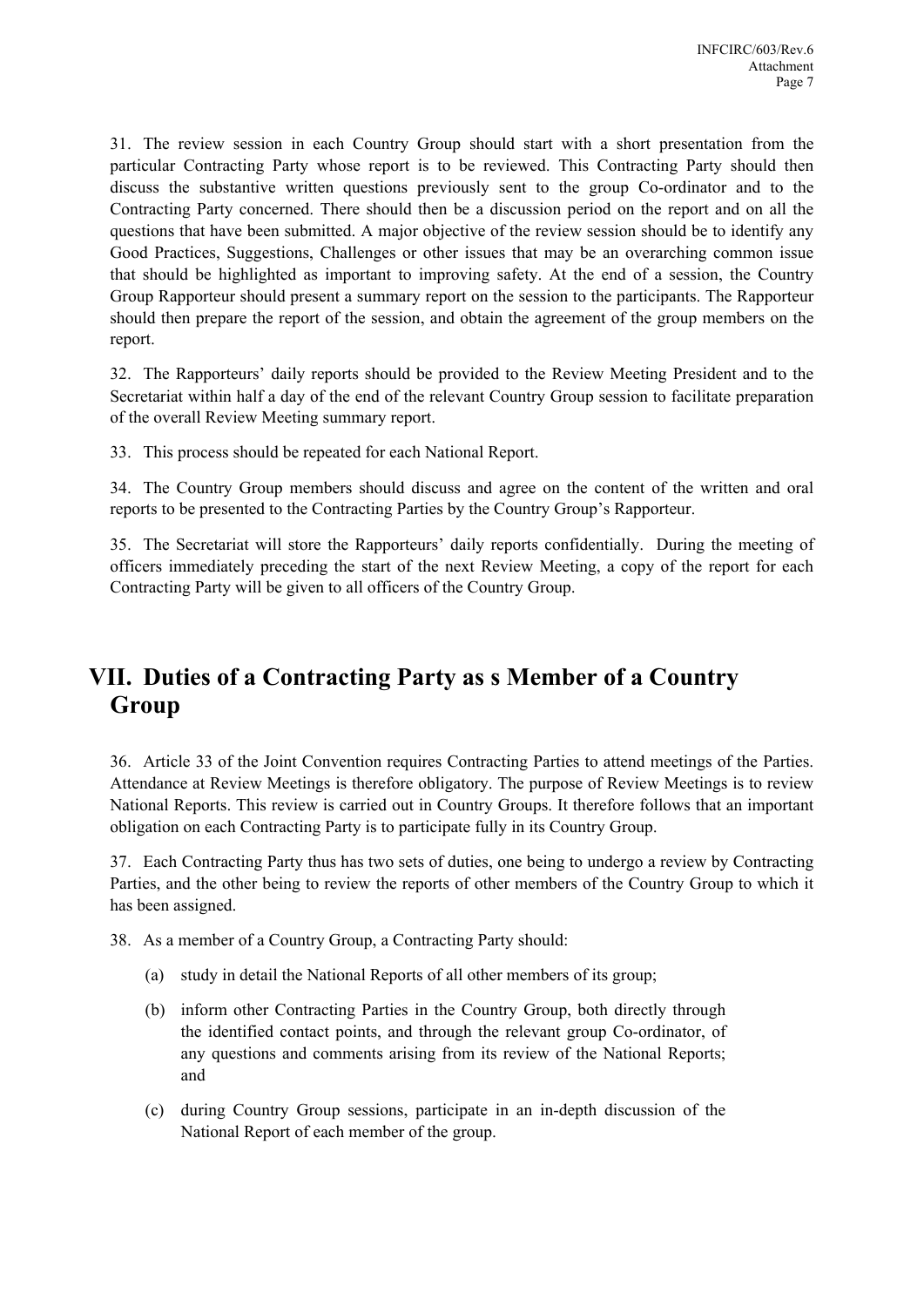- 39. In relation to undergoing a review by other Contracting Parties, a Contracting Party should:
	- (a) prepare a detailed report as required by Article 32 of the Convention;
	- (b) provide answers to the written questions and comments of other Contracting Parties on its National Report;
	- (c) endeavour to issue, at the latest one month before the start of the Review Meeting, a compilation of the questions, comments and associated answers on its National Report to all other Contracting Parties, the group Co-ordinator, the group Rapporteur and the Secretariat;
	- (d) present to its Country Group during the Review Meeting a report based on its National Report and the ensuing questions and comments;
	- (e) provide a copy of the presentation to the Country Group Chair by noon the day before the presentation is scheduled, so that it may be distributed to the Country Group officers and Country Group members before the close of business; and
	- (f) arrive in the Country Group meeting room 15 minutes before the presentation to review logistics with the Country Group Chair.

### **VIII. Guidance to Officers on how to Conduct a Country Group Session**

40. The objective of the sessions of a Country Group during a Review Meeting of the Joint Convention is to review the National Reports submitted by the Contracting Parties that are members of the Country Group. As stated in para. 26, this review should be comprehensive, constructive, and open. The officers for each Country Group play a crucial role in determining how well the Country Group achieves this objective.

41. The officers of a Country Group are the Chairperson, the Vice-Chairperson, the Co-ordinator, and the Rapporteur. These will all have been elected at the Organizational meeting held before the Review Meeting.

42. During the interim period between the Organizational Meeting and the Review Meeting, the National Reports will have been distributed, and written questions, comments, and responses generated. The Co-ordinator receives National Reports, questions, comments and answers for his/her Country Group, and will produce an analysis of the material and identify any trends before the start of the Review Meeting. A copy of the analysis will be sent, confidentially, to the other officers and all Contracting Parties who are members of the Country Group. Following the adjournment of the Review Meeting, the Secretariat will upload all of these co-ordinators' analyses for each country review group on the Joint Convention secure website (http://jc.iaea.org).

43. Each Country Group officer should become familiar with the National Reports from Contracting Parties that are members of the Country Group, and the Co-ordinator's analysis, before arriving for the Review Meeting.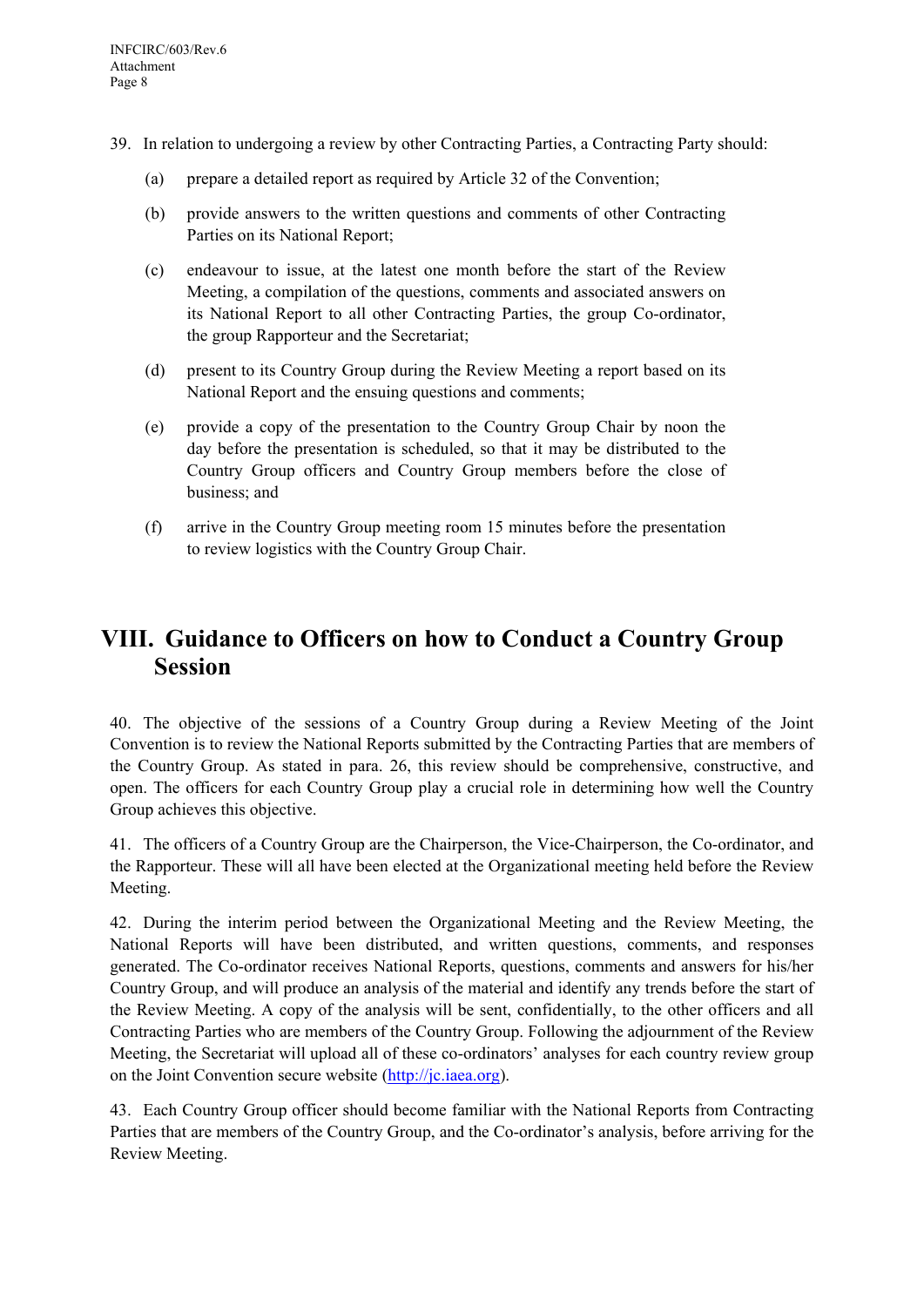44. Review Meeting officers should convene, together with the Secretariat staff members who will be participating in the Review Meeting, for two days immediately preceding the start of the Review Meeting. On the first of these two days, agreement should be reached on subjects such as the structure and content of the daily Rapporteurs' reports, the timing of sessions, how the General Committee will interact with Country Groups, the format of Rapporteurs' reports to the closing plenary session, etc. The second day should be devoted to separate meetings of each set of Country Group officers, together with the Secretariat member who will be assisting the group. During these meetings, each group of officers should discuss the Co-ordinator's analysis in some detail, since this analysis identifies and summarizes the questions and comments on each Convention article, and the main issues emerging from those. The officers will also receive copies of the Rapporteurs' reports from the previous Review Meeting, for the Contracting Parties that are in the Country Group. These reports should be studied for any item on which follow-up was recommended. The officers should also discuss their intended method of operation during the Review Meeting.

45. In preparing for a Country Group session, the Chairperson of the country group should prepare an abbreviated version of the Co-ordinator's report, listing individual points under each of the reporting headings. Prior to the start of the Country Group session, the group's officers should each have a copy of this abbreviated listing.

46. During the presentation and subsequent discussion in the Country Group, the officers should use the abbreviated listing as a checklist for items to be discussed. If any item has not been mentioned, the Chairperson should make a point of raising it before closing the session. If necessary, the Chairperson should proactively encourage each member of the Country Group to participate in the discussion, especially of difficult items. By following this systematic approach, the Chairperson can ensure that the Country Group deals comprehensively with each National Report and presentation, and by using teamwork, the workload involved can be distributed in a reasonable way between the officers of the Country Group.

47. The essence of the recommended approach is:

- (a) thorough preparation by the Chairperson, so that the Chairperson is familiar with the issues that are likely to be relevant, in advance of the Country Group session. The Co-ordinator's report is the obvious starting point for the detailed preparation;
- (b) that all officers of the Country Group should also be familiar with the issues so that they can be effective team members during the Country Group sessions;
- (c) that officers should remember that they have a duty to encourage a full discussion and optimum dialogue after each national presentation;
- (d) that the Chairperson should manage the time available for considering each National Report to ensure the Country Group optimizes the time for discussion within the allowed time period for the session and to promote a robust and candid discussion in order to identify Good Practices, Suggestions, Challenges and other issues that are important to improving the safety of radioactive waste and spent fuel management. The available time for the review session should be one-third for the presentation, one-third for the discussion period, and onethird for the preparation of and agreement on the Rapporteur's Daily Report on the session; and
- (e) that officers should be available to assist the Rapporteurs, as needed, in the preparation of the daily report from each Country Group, and the Rapporteurs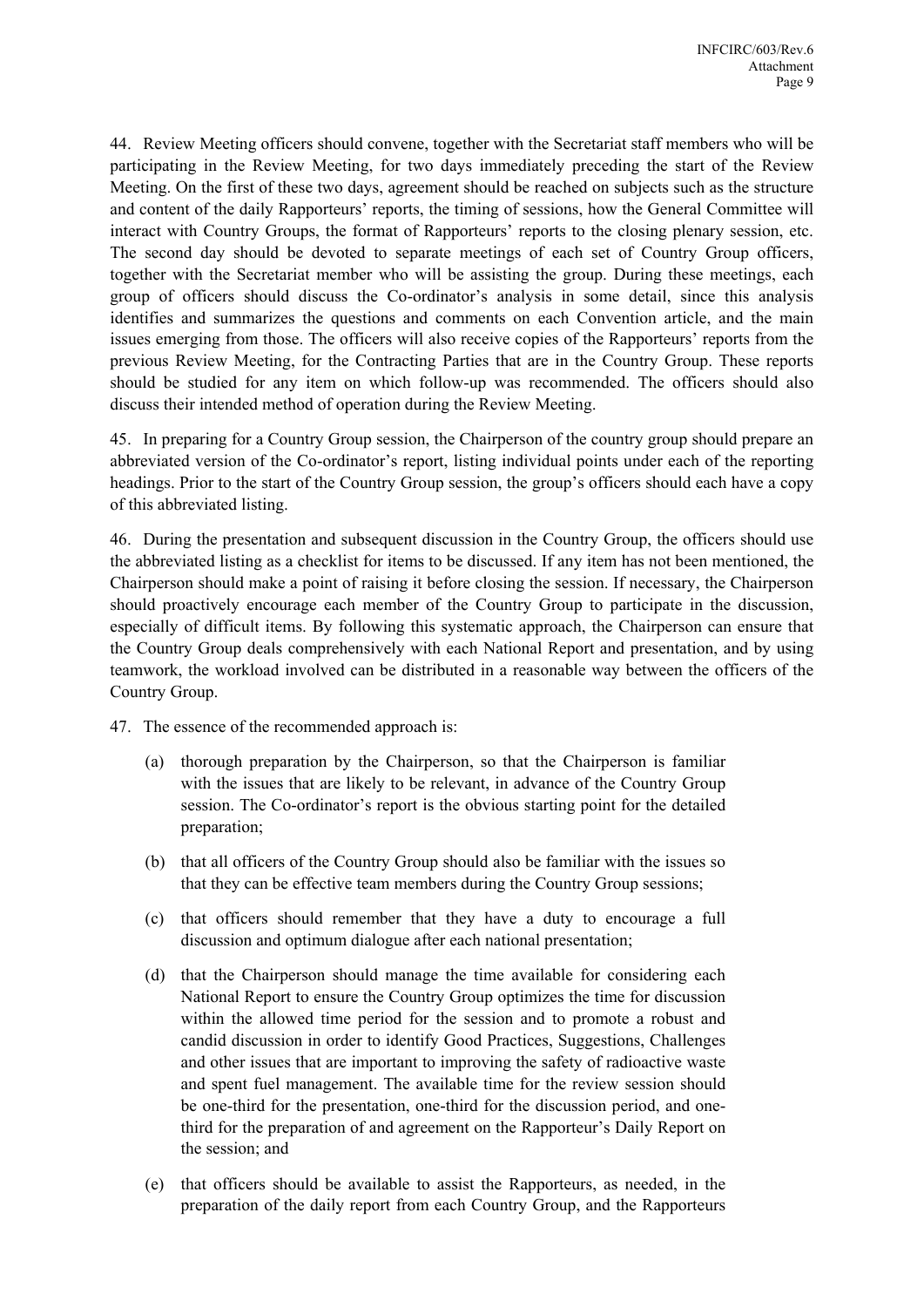written and oral reports to plenary. In order to achieve this, the Chairperson should be alert to the possible need to allow the Rapporteur to leave the session temporarily to write up a particularly complex or controversial part of the report while it is still fresh in the Rapporteur's mind. In such instances, it is suggested that the Vice-Chairperson temporarily assumes the role of the Rapporteur.

# **IX. Distribution of National Reports and Subsequent Actions**

48. At the latest seven months before each Review Meeting, each Contracting Party should submit its National Report under Article 32 of the Convention to the Secretariat of the Review Meeting, for circulation to all Contracting Parties and to the observers invited under Article 33(2) of the Convention. The National Report should be submitted (a) electronically, to the secure web site, as a single PDF format file. The file size, including all graphics, charts, slides, etc. incorporated into the report, should not exceed 5 Megabytes; and (b) as one hard copy, to the Secretariat, as a single bound document comprising the main body as well as all annexes. States or regional organizations of an integration or other nature which ratify the Convention after an Organizational Meeting but at least 90 days before the associated Review Meeting are required to submit as soon as possible, and in any event not later than 90 days before the Review Meeting, a National Report under Article 32 of the Convention and are entitled to receive the other National Reports.

49. Each Contracting Party should then review the National Reports of Contracting Parties in their Country Group in detail, and the National Reports of other Contracting Parties to the extent desired. Questions and comments on a National Report of a Contracting Party should be sent to the contact point for that Contracting Party. These questions and comments shall be posted by the Contracting Party at least three months before each Review Meeting on a secure and restricted database on the internet provided and operated by the Secretariat. The secure and restricted database is the means by which these questions and comments are distributed to all Contracting Parties. Written answers to the questions and comments should be provided not later than one month before a Review Meeting. Contracting Parties should endeavour to issue a compilation of the questions and comments on their National Reports and of the respective answers to all other Contracting Parties, the group Coordinator, the group Rapporteur and the Secretariat one month prior to the Review Meeting. In this way each Contracting Party will be aware of all the issues raised and the associated responses on each National Report before the Review Meeting.

50. Contracting Parties are encouraged to use electronic means, for submission and distribution of National Reports, questions, comments, and answers, but use of traditional methods is also acceptable. Contracting Parties may elect to use batch uploading when appropriate. The Contracting Party's contact point is responsible for quality assurance that the uploaded questions and responses are correct, and that the responses successfully respond to the individual questions or comments raised by the National Report reviewers having submitted the questions and comments.

51. If a Contracting Party submits questions and comments late in the process (in light of the dates agreed for such submissions), those questions and comments should not be entertained unless the recipient Contracting Party and relevant Country Group Chairperson agree.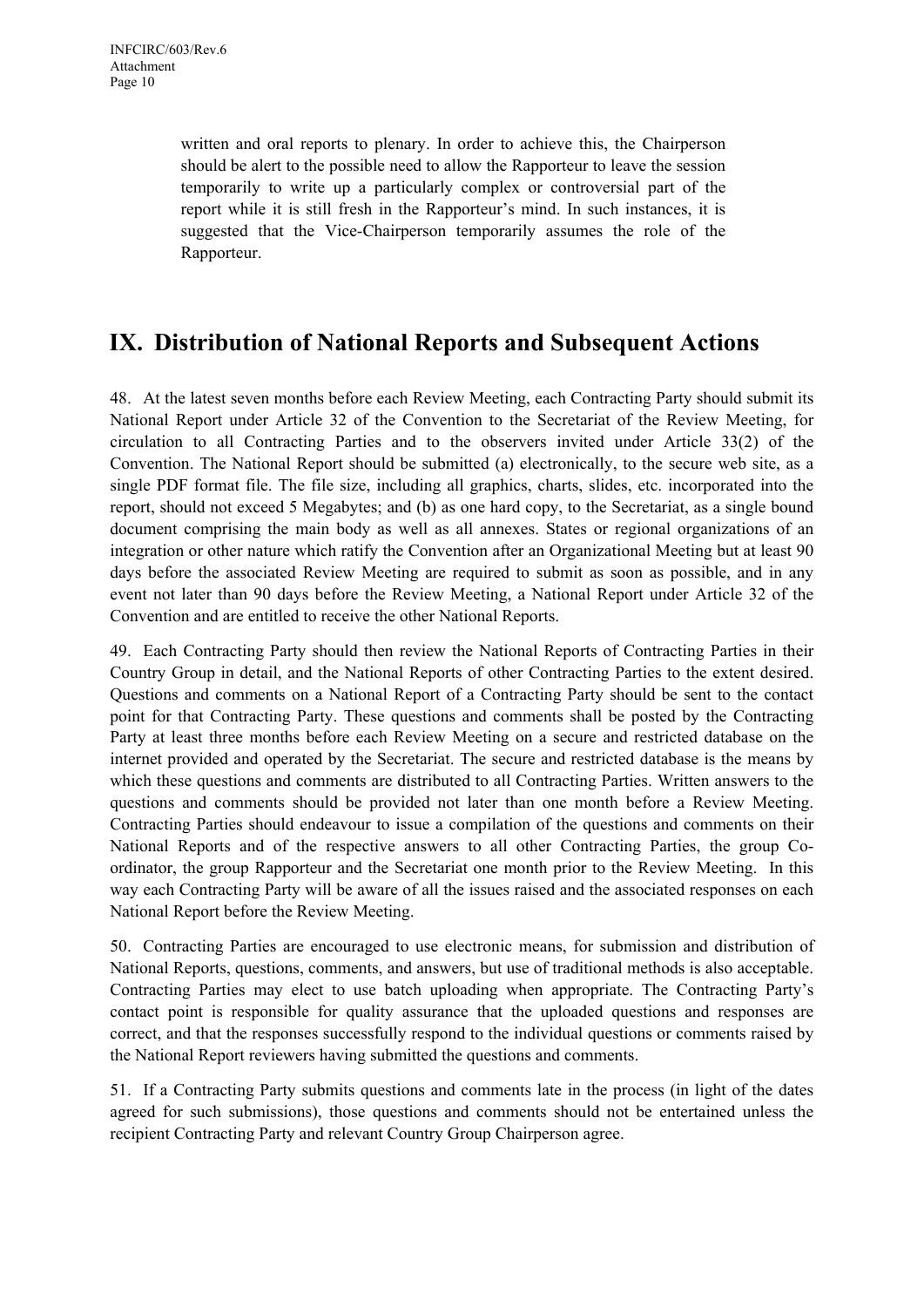# **X. Summary Report**

52. As provided for in Article 34 of the Convention, a summary report is required to be published at the end of each Review Meeting. The President should prepare this and submit it to the closing plenary session for adoption by consensus by the Contracting Parties. The summary report is for public distribution and should be concise and clear. It should summarize major issues, possibly by combining significant points made in the Rapporteurs' reports that summarized the Country Group discussions. It should not identify any particular Contracting Party by name except as specified below, but should highlight the overarching common issues identified by the Contracting Parties. It should also make recommendations as appropriate for the future. The summary report will identify any Contracting Parties that did not submit National Reports or attend the Review Meeting. The President should also prepare a "President's Report". This should summarize the main findings of the meeting and contain other information useful to the Secretariat such as appropriate logistical comments or suggestions, details of any modifications to supporting documents approved by the Review Meeting, and other similar material. This report should be presented to the Contracting Parties for consideration, but is not intended to be a public document.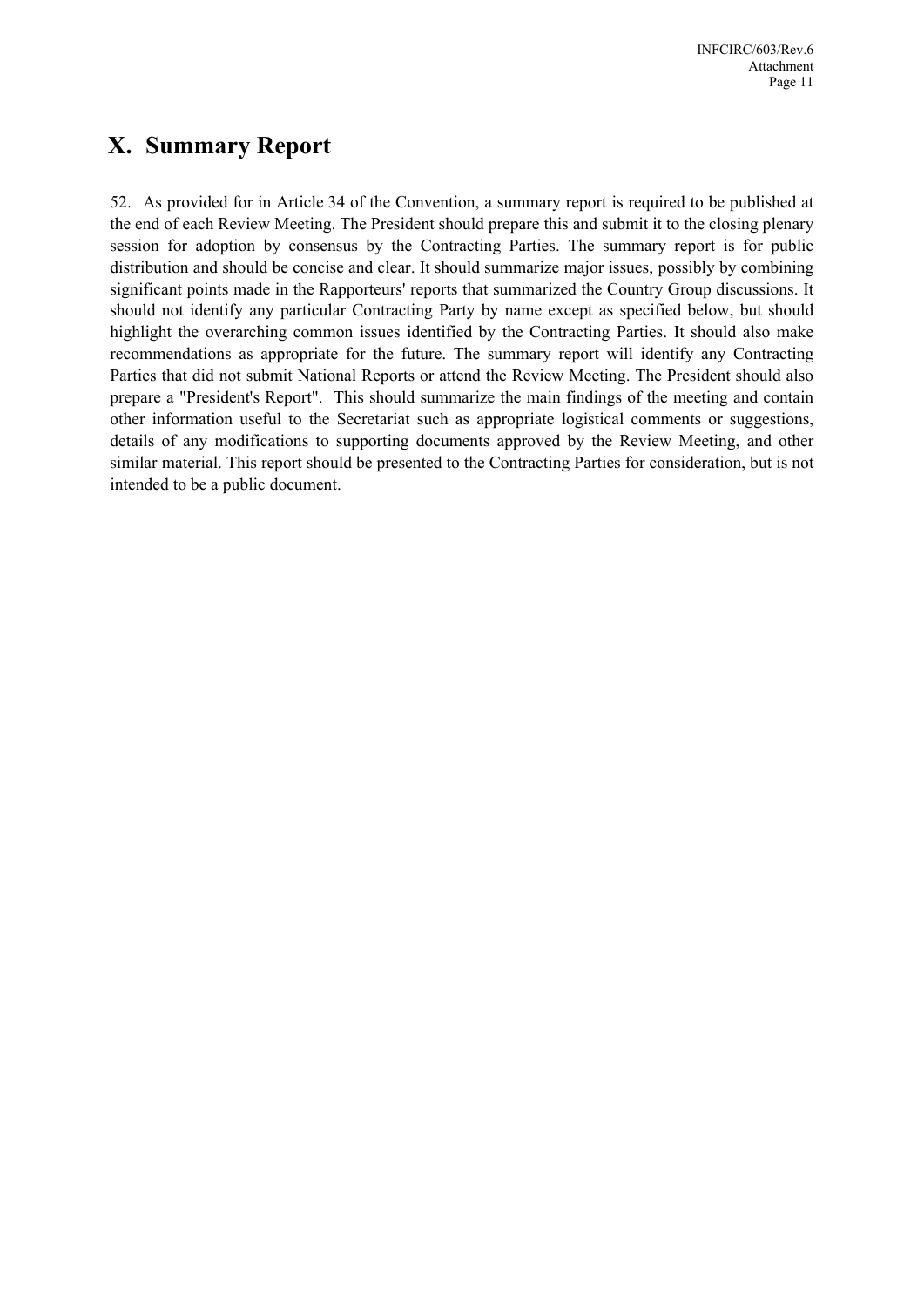| Organizational<br>Meeting                                             | Deadline for<br>Submission of<br>National<br>Reports                   | Deadline for<br>Submission of<br>Questions and<br>Comments                       | Deadline for<br>Submission of<br>Answers, and of<br>optional Compilation of<br>Questions and Answers | Deadline for<br>Notification of<br>Participation in<br><b>Country Groups</b>  | Officers' Meeting                                                      | <b>Start of Review</b><br>Meeting |
|-----------------------------------------------------------------------|------------------------------------------------------------------------|----------------------------------------------------------------------------------|------------------------------------------------------------------------------------------------------|-------------------------------------------------------------------------------|------------------------------------------------------------------------|-----------------------------------|
| $-12$ months                                                          | - 7 months                                                             | - 3 months                                                                       | - 1 month                                                                                            | -2 weeks                                                                      | -2 days                                                                | 0 <sub>day</sub>                  |
| Rule 11.1. in<br>the Rules of<br>Procedures<br>and Financial<br>Rules | Rule 38 in the<br>Rules of<br>Procedures and<br><b>Financial Rules</b> | Paras. 25 & 49<br>of the<br>Guidelines<br>Regarding the<br><b>Review Process</b> | Paras. 39 (c) & 49 of<br>the Guidelines<br>Regarding the Review<br>Process                           | Para 28 of the<br><b>Guidelines</b><br>Regarding the<br><b>Review Process</b> | Para 44 of the<br>Guidelines<br>Regarding the<br><b>Review Process</b> | Article 30 of the<br>Convention   |

Table 1: Time Chart \*

\*The time shown in this chart are approximate. The exact deadlines and timing of events will be determined in accordance with the Convention, the relevant rules and guidelines as well as any relevant practice.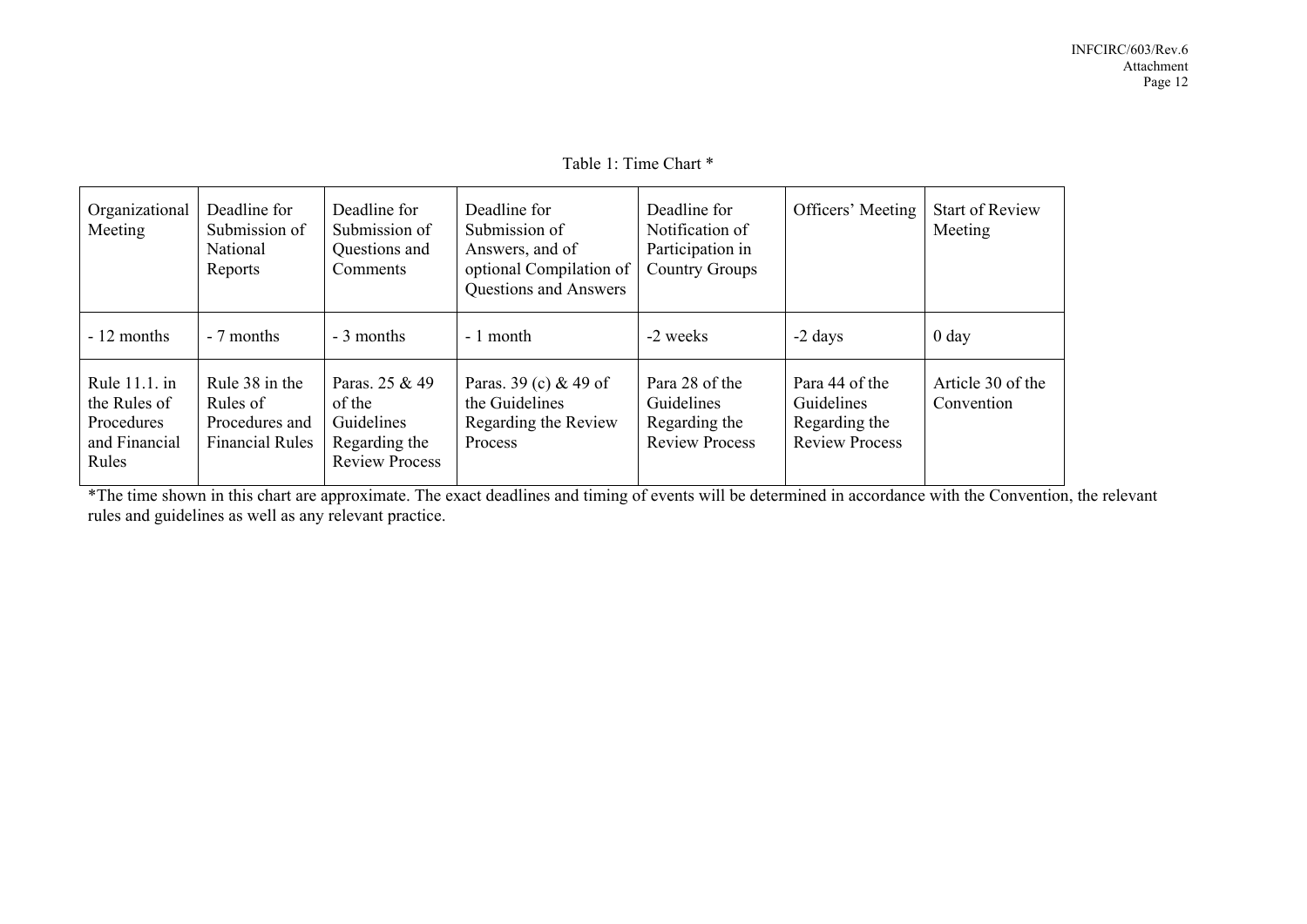#### Table 2: An Illustrative Example of the Mechanism for Forming Country Groups

Notes:

- 1. This table is for illustrative purposes only. The actual allocation of Contracting Parties to Country Groups will be made at each Organizational Meeting.
- 2. The numbers of nuclear power reactors given in brackets are for illustrative purposes. The actual numbers of nuclear power plant reactors would be confirmed by each Contracting Party at each Organizational Meeting.
- 3. For this example five Country Groups have been created.
- 4. For this example the random letter used as the starting point for allocating Contracting Parties with no nuclear power plant reactors is "A".
- 5. For this example the Contracting Parties at the date of 10 November 2004 have been used.

| Group 1           | Group 2          | Group 3        | Group 4                   | Group 5         |
|-------------------|------------------|----------------|---------------------------|-----------------|
| <b>USA</b> (136)  | France (71)      | Japan $(56)$   | UK(45)                    | Germany (36)    |
| Spain $(10)$      | Sweden $(12)$    | Ukraine $(17)$ | Korea, Republic of $(18)$ | Canada (25)     |
| Belgium (7)       | Slovakia (7)     | Bulgaria (6)   | Czech Republic (6)        | Switzerland (6) |
| Netherlands $(2)$ | Lithuania (2)    | Argentina (2)  | Hungary $(4)$             | Finland $(4)$   |
| Romania (1)       | Slovenia (1)     | Australia (0)  | Austria (0)               | Belarus $(0)$   |
| Croatia $(0)$     | Luxembourg $(0)$ | Latvia $(0)$   | Ireland $(0)$             | Greece $(0)$    |
| Denmark $(0)$     | Morocco $(0)$    | Norway $(0)$   | Poland $(0)$              |                 |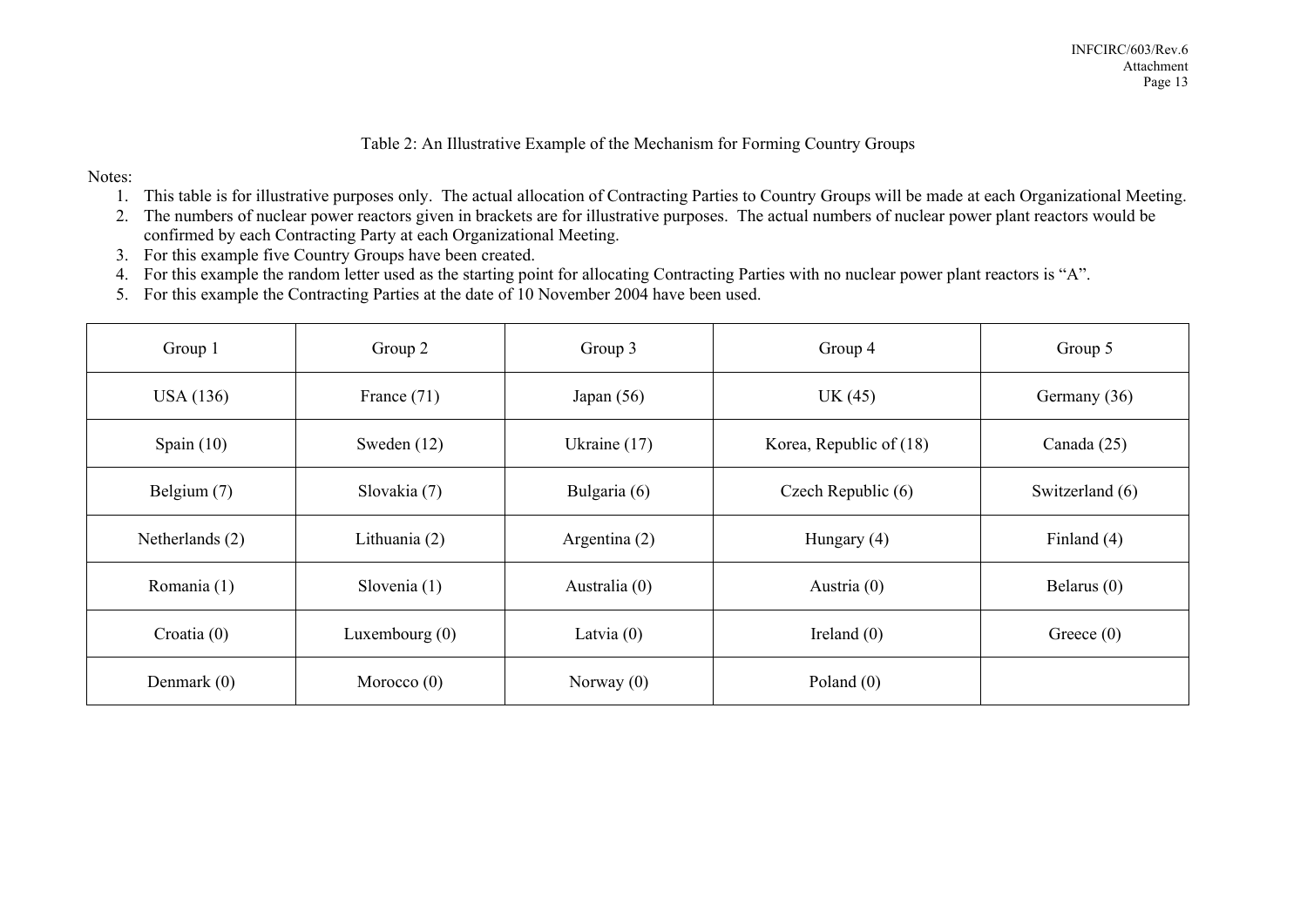# **ANNEX 1**

# **Duties and Qualifications of Officers for a Review Meeting of the Joint Convention**

### **I. Background**

As a result of experience at the first Review Meeting of Contracting Parties held from 3-14 November 2003, the following guidelines were developed which reflect the duties and qualifications of officers of a Review Meeting. The list, although not exclusive, identifies the major duties and essential qualifications of these officers.

# **II. Duties of Officers**

### **II.1. President**

- (a) To preside over plenary sessions of the Review Meeting;
- (b) To preside over meetings of the General Committee;
- (c) To generally direct and oversee the review process, and the functioning of the Review Meeting;
- (d) To represent the Review Meeting to the media as appropriate;
- (e) To prepare a draft summary report of the Review Meeting and a President's report on the Review Meeting; and
- (f) To direct the business of the General Committee in the period after the Review Meeting until the following Organizational Meeting.

### **II.2. Vice-President**

- (a) To act as the President of the Review Meeting, if necessary;
- (b) To participate in meetings of the General Committee;
- (c) To assist the President, as appropriate; and
- (d) To chair meetings of open-ended groups established by the plenary sessions if so decided by the Contracting Parties at the plenary session.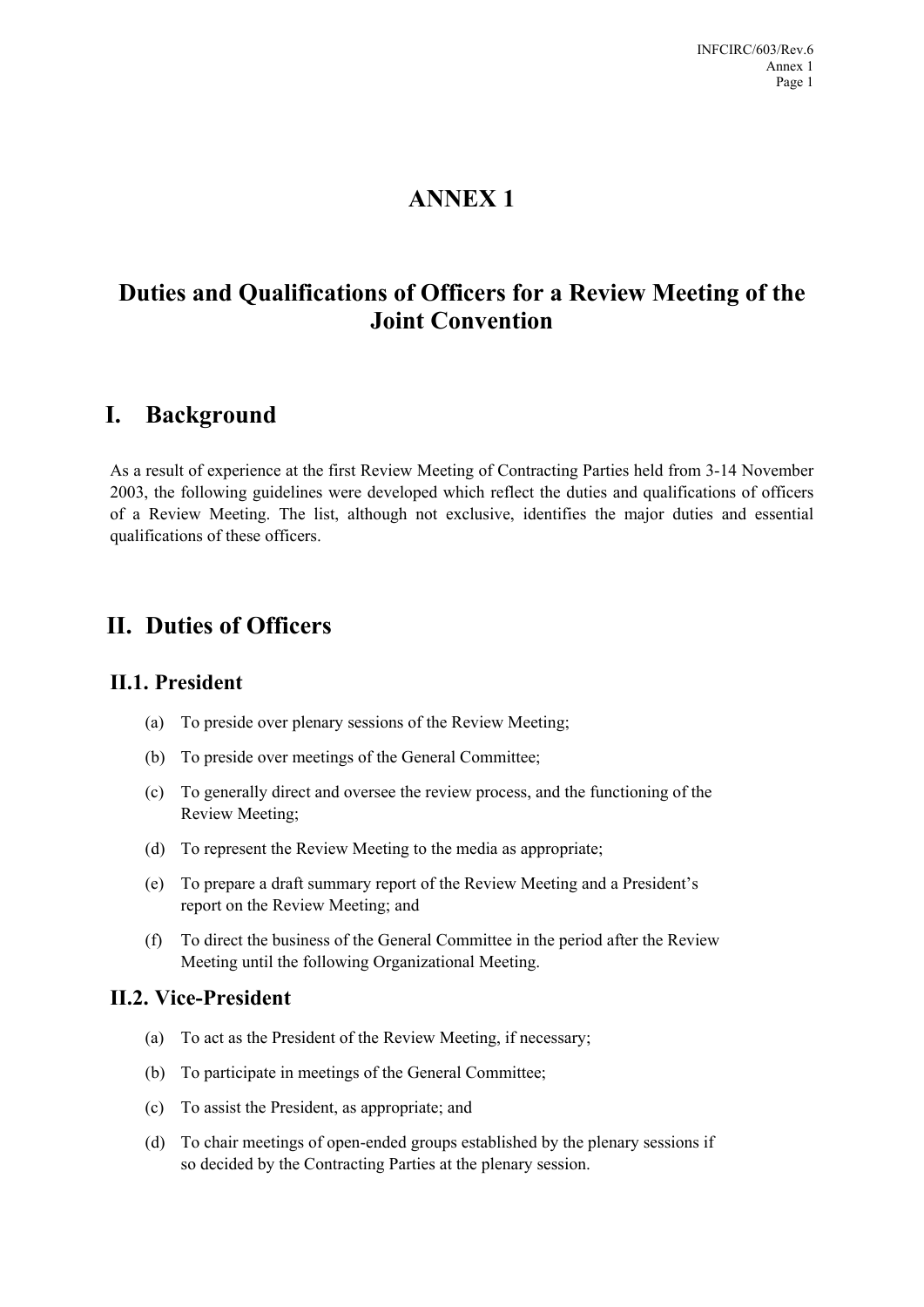### **II.3. Country Group Chair**

- (a) To chair and generally manage the meetings of a Country Group;
- (b) To promote and stimulate discussion of relevant issues in the Country Group meeting;
- (c) To study the National Reports of his/her Country Group, in advance of their presentation;
- (d) To be familiar with the main issues arising from the questions and answers on each of the National Reports to be considered in his/her Country Group;
- (e) To support the Rapporteur in the preparation of the Rapporteur's reports;
- (f) To participate in meetings of the General Committee;
- (g) To implement in his/her Country Group the decisions of the General Committee; and
- (h) To report to the General Committee on the progress in the Country Group and on any organizational issues arising in connection therewith.

### **II.4. Country Vice-Chair**

- (a) To act as the Country Group Chair, if necessary;
- (b) To support the Rapporteur in the preparation of the Rapporteur's reports; and
- (c) To act as Rapporteur if necessary during Country Group discussion, for example to allow the Rapporteur to leave the Country Group temporarily in order to capture promptly in written form the outcome of complex discussions or in the absence, otherwise, of the Rapporteur.

### **II.5. Rapporteur**

- (a) To be familiar with the National Reports to be presented in his/her Country Group and the Co-ordinator's analysis;
- (b) To record the essentials of the discussion of each of the National Reports in his/her Country Group sessions;
- (c) To identify topics and issues that are agreed by the Country Group to be Good Practices, Suggestions and Challenges;
- (d) To highlight topics and issues that may be identified by the Country Group as overarching common issues.
- (e) To identify topics and issues that are agreed by the Country Group to be areas where follow-up at a subsequent Review Meeting would be desirable;
- (f) To produce a report after each national presentation, summarizing the above items;
- (g) To revise the report after discussions in the Country Group;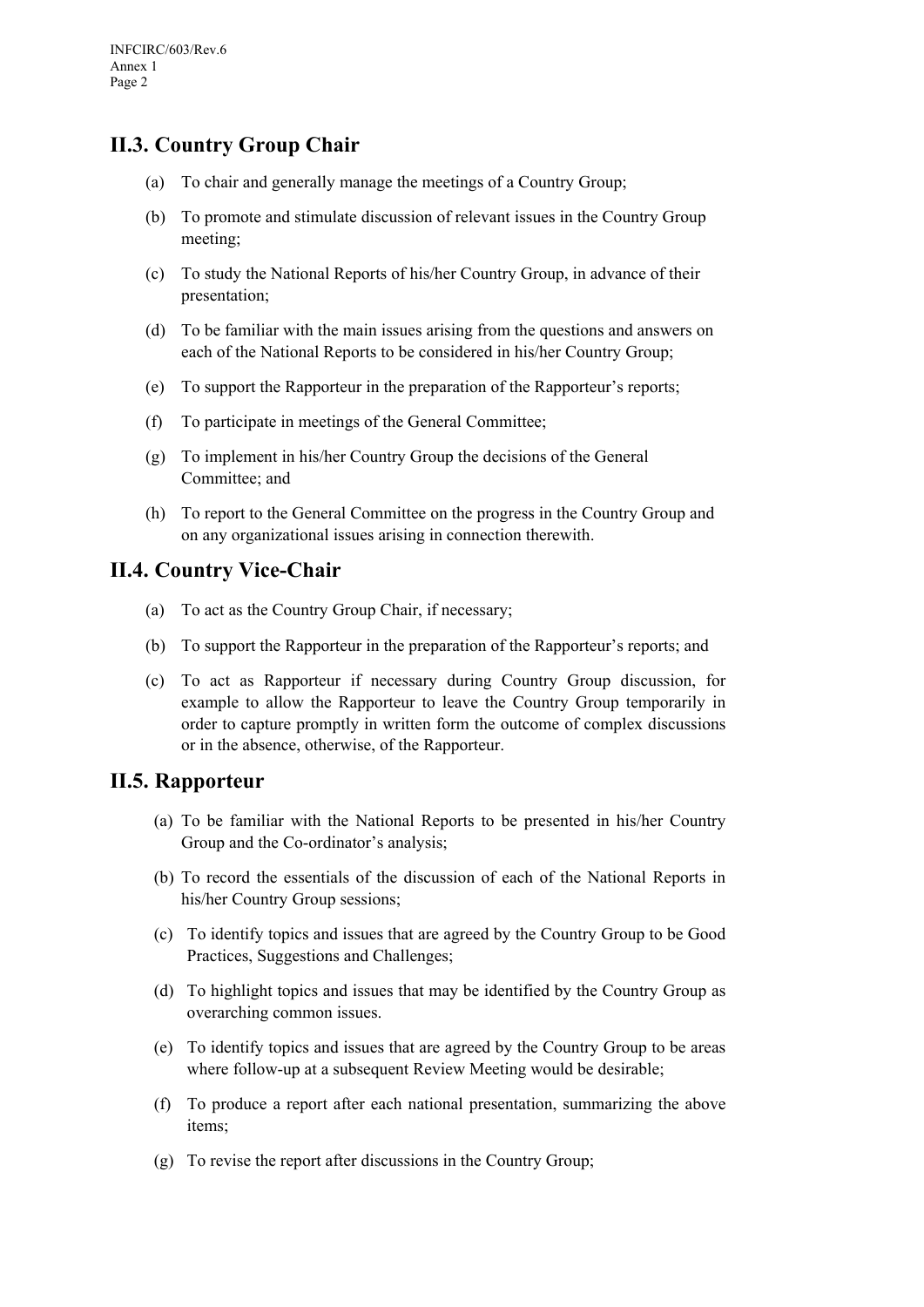- (h) To produce and present to the Contracting Parties, a written report that summarizes the discussions that took place in the Country Group during the Review Meeting and their conclusions and that summarizes the overarching common issues identified by the Country Group and to present an oral report in the plenary that summarizes the overarching common issues and
- (i) To produce the above reports in accordance with the format, timing, and other details as directed by the General Committee.

### **II.6. Co-ordinator**

- (a) To develop major themes and issues arising from these questions, comments, and answers that should be raised in the discussion in his/her Country Group;
- (b) To do the above in accordance with the prescribed timetables and in agreed formats, and to follow up with national contact points when they seem likely to miss deadlines; and
- (c) To provide the Country Group officers with the above analysis so that they are well informed of the issues before the start of the Review Meeting.

### **II.7. National Contacts**

National Contacts will be nominated by each Contracting Party and will be expected:

(a) To have access to and regularly monitor the Joint Convention's secure and restricted database ("the Convention secure website"), together with the right to upload national documents, questions, and answers;

(b) To disseminate, nationally, information promulgated on the Convention secure web site;

(c) To facilitate progress on issues related to the Convention in their own Member State;

(d) To act as contact for the Country Group Co-ordinator prior to each Review Meeting; and

(e) To consider participating in the one-day meeting of incoming and outgoing Officers of the Joint Convention.

# **III. Qualifications of Officers**

#### **Note**

In general, it is desirable that a candidate for an officer position has experience in the Joint Convention, and especially in a previous Review Meeting of the Convention, although such experience need not have been as an officer.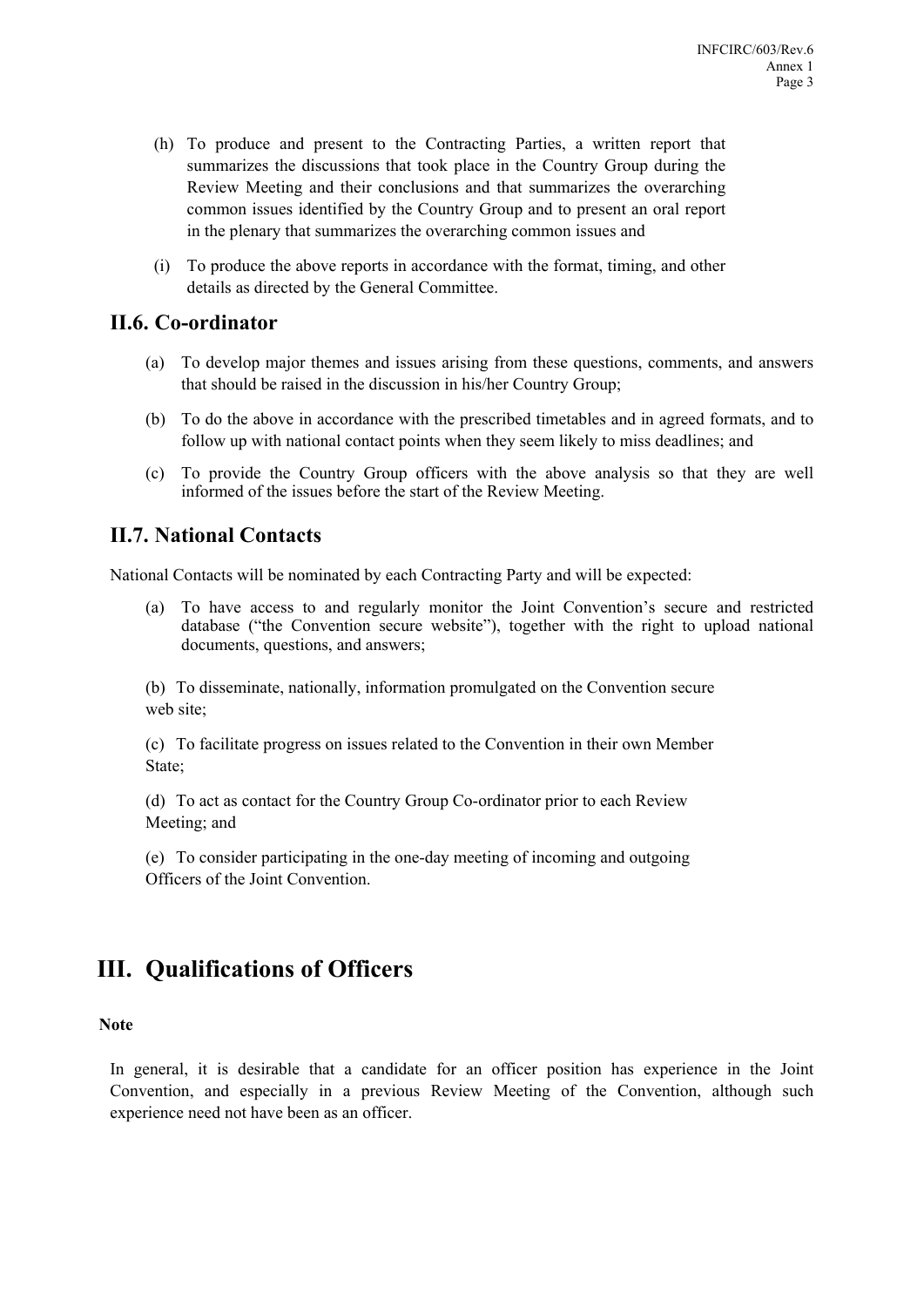### **III.1. President**

- (a) Have experience in chairing large international meetings;
- (b) Be available for:
	- (i) the Organizational Meeting in advance of the Review Meeting,
	- (ii) the duration of the Review Meeting, and
	- (iii) occasional meetings during a period of three years after the Review Meeting;
- (c) Be knowledgeable, either first hand or by being well briefed, on the Joint Convention and its processes, and on some of the major current issues in the safety of spent fuel and radioactive waste management; and
- (d) Be skilled at facilitating consensus.

### **III.2. Vice-President**

(a) Same qualifications as in III.1 for President.

#### **III.3. Country Group Chair**

- (a) Have a demonstrated aptitude for encouraging the discussion of issues;
- (b) Have a good command of the English language;
- (c) Be a good communicator;
- (d) Be available for the duration of the Review Meeting; and
- (e) Have no vested interests, either personal or national, in countries in his/her Country Group.

### **III.4. Country Group Vice-Chair**

(a) Same qualifications as in item III.3 for Country Group chair.

### **III.5. Rapporteur**

- (a) Be able to summarize in writing succinctly and rapidly;
- (b) Have a good command of the English language;
- (c) Be available for the duration of the Review Meeting;
- (d) Have no vested interests, either personal or national, in countries in his/her Country Group: and
- (e) Have knowledge of spent fuel management and radioactive waste management issues.

### **III.6. Co-ordinator**

(a) Be able to extract, from a large volume of documentation, key issues that should be discussed at his/her Country Group sessions, and to advise his/her Country Group Chairperson accordingly in advance of the Review Meeting;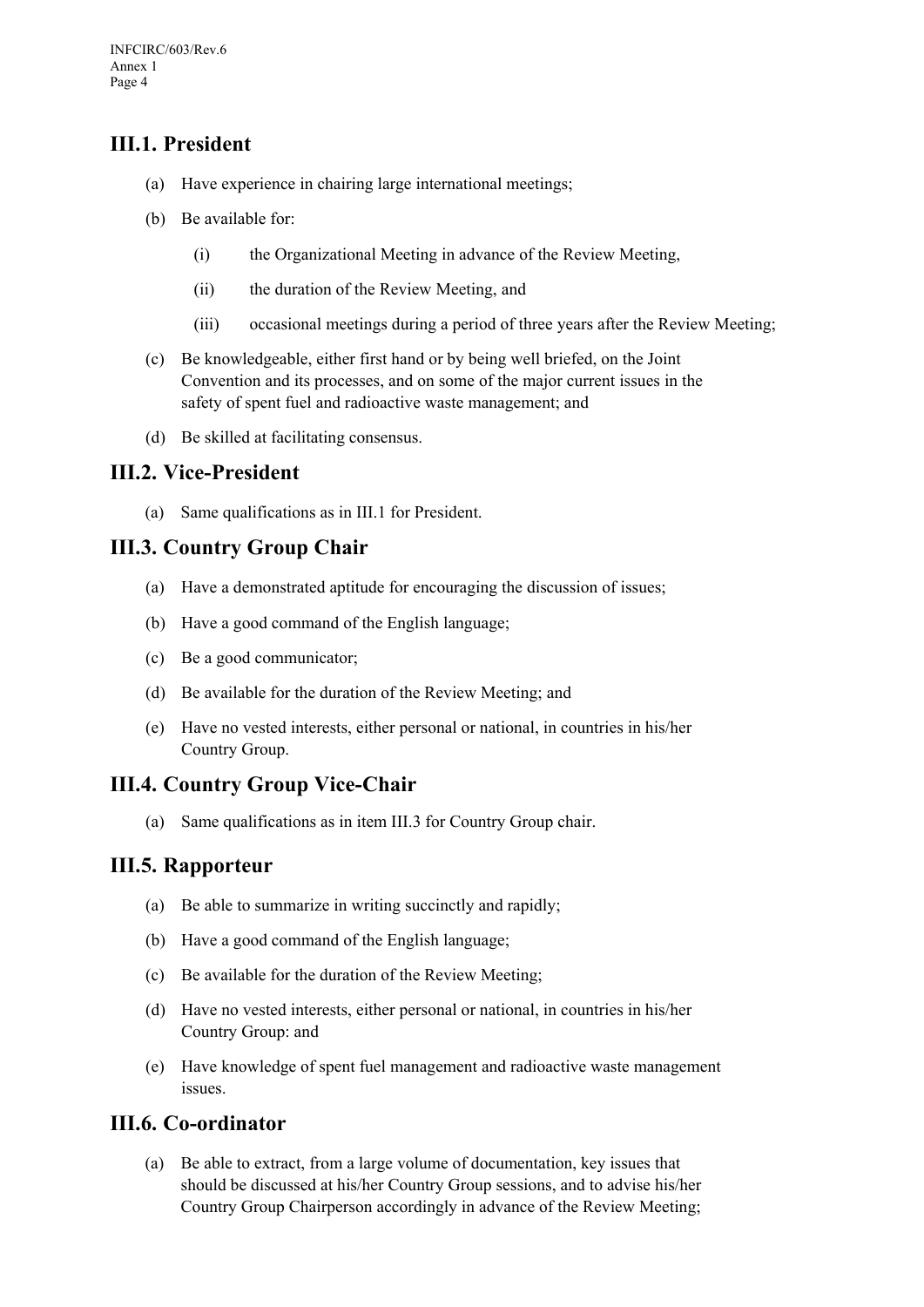- (b) Be available for extensive work periods for some months before the Review Meeting;
- (c) Have knowledge of spent fuel management and radioactive waste management issues;
- (d) Be familiar with electronic database manipulation; and
- (e) Have access and ability to download and upload files on the Internet.

### **III.7. National Contacts**

It is desirable that National Contacts possess the following qualities:

- (a) Be available for contact and work between the Review Meetings;
- (b) Have a knowledge of spent fuel and radioactive waste safety issues;
- (c) Be familiar with electronic database management; and
- (d) Have good English-language skills.